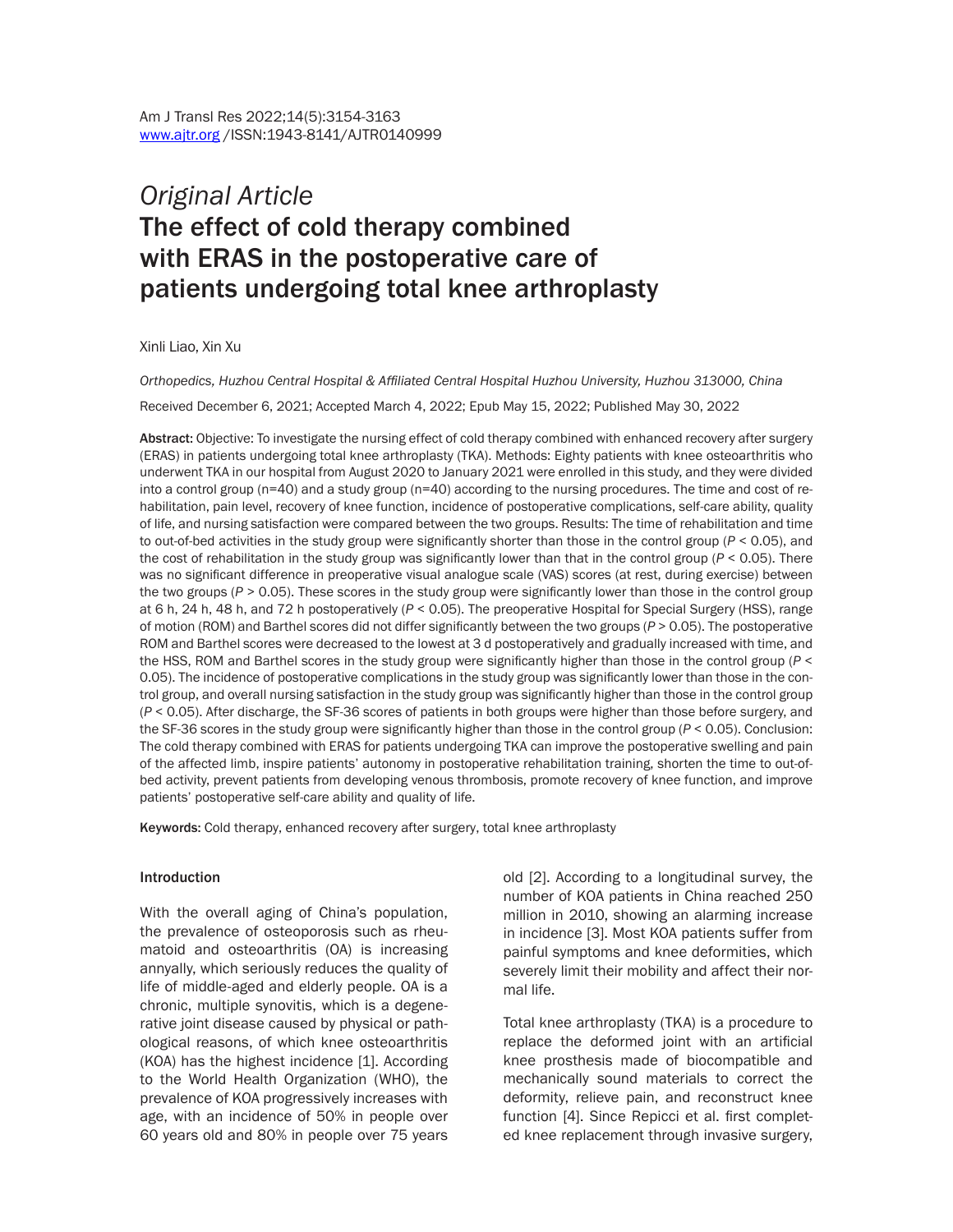TKA has become the most effective option for the treatment of end-stage or severe KOA [5]. With the continuous development of medical technology, the survival rates of TKA patients have been reported at 90% over the past 15 years [6]. Kurtz et al. has predicted that the worldwide demand for TKA will increase by 673% by 2030, to about 3.4 million cases per year [7].

Although TKA can improve knee function and relieve pain in patients, it is an invasive procedure, and the majority of patients undergoing TKA are the elderly. Therefore, the prevention of postoperative complications in patients is gaining increasing attention from medical staff. The concept of enhanced recovery after surgery (ERAS) was first proposed by Danish surgeon Henrik Kehlet in 2001, and was applied to patients after coronary artery bypass grafting with good clinical results [8]. In recent years, medical staff have applied the concept of ERAS to patients who underwent TKA, indicating that ERAS can improve clinical outcomes, shorten the time to first out-of-bed activity and time to discharge, and reduce hospitalization expenses [9].

Cold therapy is the application of cryogenic substances on human skin to reduce local or systemic temperature, and then slow down nerve signal transmission, and decrease the activities of various biological enzymes to achieve the purpose of pain relief and detumescence [10]. At present, cold therapy has been widely used in all kinds of surgery. After TKA, patients are prone to knee swelling and pain, even leading to the loss of knee function in severe cases. Postoperative cold therapy can reduce pain sensation and enhance the effectiveness of early rehabilitation training [11].

The purpose of this study was to investigate the effect of cold therapy combined with ERAS and traditional nursing on postoperative pain, early joint function recovery, and postoperative complication in patients undergoing TKA, aiming to provide a theoretical basis for the rapid rehabilitation of patients undergoing TKA.

## Materials and methods

## *General data*

The clinical data of 80 patients diagnosed with KOA who had undergone TKA after ineffective conservative treatment from August 2020 to January 2021 were retrospectively analyzed in this study, and the patients were divided into a control group (n=40) and a study group (n=40) according to the different nursing methods they received.

Inclusion criteria: (1) patients aged 50-75 years old; (2) patients with first TKA; (3) patients with morning stiffness  $\leq$  30 min; (4) patients with no vital organ diseases such as heart and lung diseases; (5) patients with clear consciousness and no cognitive impairment.

Exclusion criteria: (1) patients with presence of infection in the knee joint; (2) patients with severe dysfunction caused by retroflexion deformity of the knee joint; (3) patients with functional failure of major organs; (4) patients who were lost to follow-up.

The study was reviewed and approved by the ethics committee of Huzhou Central Hospital. All patients signed an informed consent form and voluntarily participated in this study.

#### *Intervention methods*

Patients in control group received routine care. No special heat preservation method was adopted during the surgery. At 6 h after surgery, patients could eat digestible food according to their own wishes without any discomfort. The drainage tube was removed 2 d after surgery, and the methods of functional exercise and the benefits of out-of-bed exercise were introduced to the patients, but the intensity of exercise was not prescribed. The patients were assisted to get out of bed when they intended to do so.

Patients in the study group received cold therapy combined with ERAS as follows.

(1) Establishment of an ERAS care team: The team consisted of the joint surgeon, nursing staff, dietician, rehabilitator and psychological counselor, and all personnel were trained in nursing methods, scales, criteria and procedures used for assessment.

(2) Pre-operative intervention: After admission, the doctor assessed the patient's vital signs, knee function and pain level, and introduced the ERAS nursing procedures, preoperative precautions, perioperative multimodal analgesia and rehabilitation training plan to the patients and their family through demonstration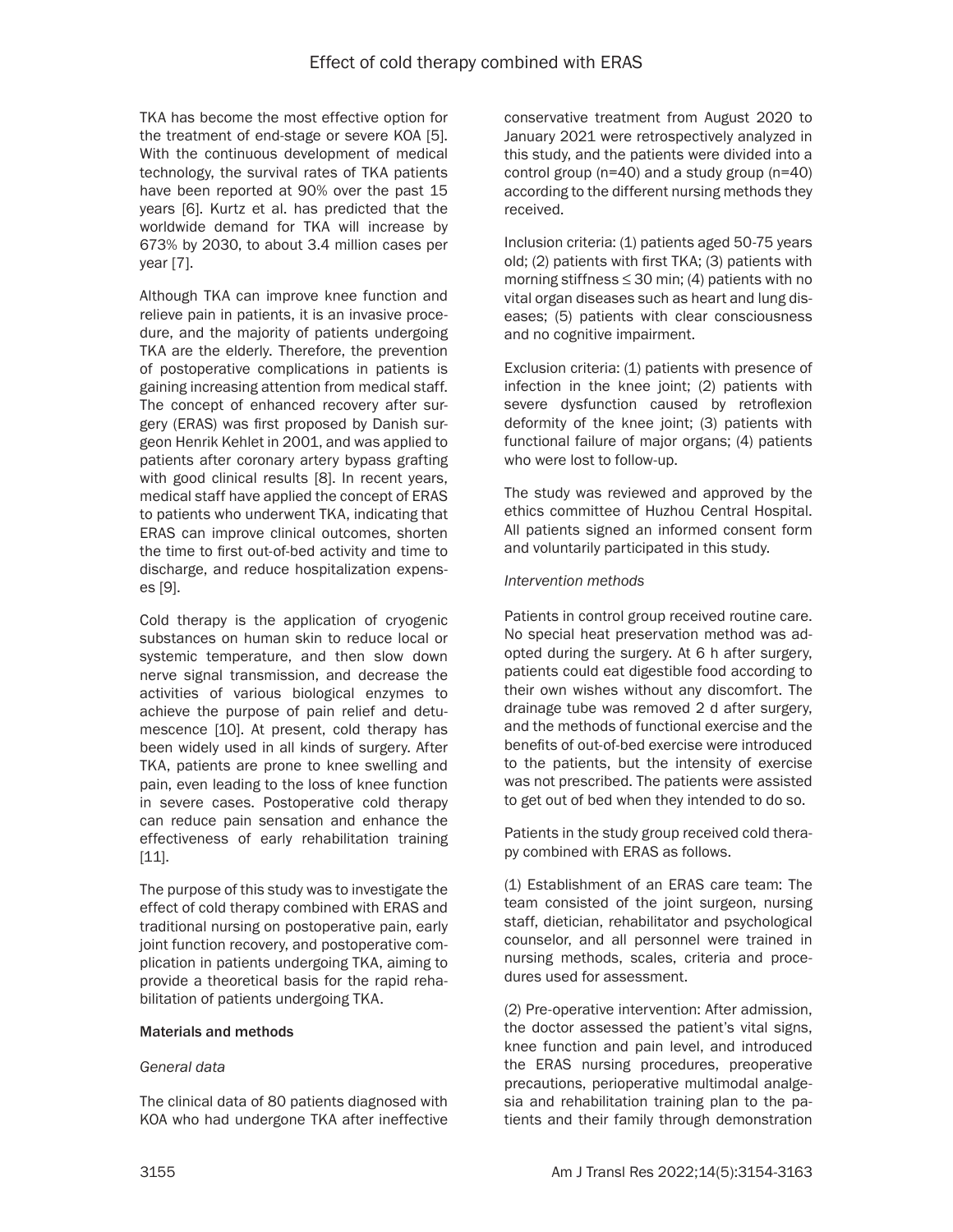and video, *etc*. The psychological counselor gave emotional guidance based on patient's mental status to eliminate fear and reduce the psychological burden of patients. Patients were assessed for pain level, and oral anti-inflammatory and analgesic drugs were given for preventive analgesia according to the patient's condition. Preoperatively, 200 mL of 10% glucose solution was administrated orally followed by abstinence from water and fasting for 8 h before surgery. The rehabilitation training was performed according to the patient's maximum tolerance before surgery, and alprazolam (Qilu Pharmaceutical Co., Ltd., Approval No. H370- 21277) 0.4 mg was taken orally the night before surgery. For patients with sleep disorders, the dosage should be prescribed with caution.

(3) Intraoperative intervention: Color ultrasound-guided femoral nerve block, GA was achieved through a laryngeal mask airway (LMA). The operation room temperature was adjusted to 23-26°C before the patient entered, and all fluids except blood used intraoperatively were heated to 35-37°C using a water bath. The patient's intraoperative body temperature was monitored, and a thermal mattress was used for temperature control.

(4) Postoperative intervention: The vital signs of patients were assessed every 0.5 h within 4 h postoperatively. When the patients returned to consciousness with stable vital signs, they could drink 50-80 mL of water, and if there was no discomfort after 30 min, they could take liquid food. Multimodal analgesia was performed, including an epidural analgesic pump, 400 mg of oral celecoxib (Pfizer Pharmaceuticals Ltd., Approval No. J20030098) once a day, and cold therapy with ice packs around knee joints. The temperature around the knee was monitored every 30 min to maintain the temperature at 10-15°C. The cold therapy was interrupted if the patient had unusual sensations such as numbness and coldness. Patients were encouraged and instructed to perform postoperative functional exercises. On the day after operation, ankle pump exercises, quadriceps muscle contraction, passive knee flexion and extension exercises, etc. were performed. The exercise program was enriched progressively after surgery. After discharge, regular lectures on rehabilitation knowledge and interactive communication were organized. WeChat was used to publicize health knowledge and follow up the patients' rehabilitation.

## *Outcome measurements*

*Early postoperative recovery indices:* The rehabilitation time and cost and the time to out-ofbed activities after surgery were recorded in both groups.

The period from 1 day before surgery to the day of discharge was recorded as rehabilitation time, and the cost invoiced during this period was the cost of rehabilitation.

On an unassisted basis, time to first out-of-bed activities was recorded as patients standing with both feet on the ground for more than 3 min, during which the patients' first ambulation time with the aid of some tools was recorded.

*Visual analogue scale (VAS) scoring at multiple times:* VAS scale was used to evaluate the pain level at rest and during exercise before surgery, at 6 h, 24 h, 48 h and 72 h after surgery. VAS scoring was done by drawing a 10 cm line on the paper, with the left end representing no pain and the right side representing severe pain, and patients marked their pain on the line according to their subjective feelings.

*Knee Hospital for Special Surgery (HSS) score and joint mobility range of motion (ROM):* Knee HSS score was assessed before and upon discharge, 1 month and 3 months after surgery, and the ROM was measured before and at 3 d after surgery, at discharge, 1 month and 3 months after surgery.

The HSS scale was first proposed by the New York Hospital for Special Surgery in 1976 to assess the recovery of knee function after TKA. The scale includes pain evaluation, functional status, limb ROM, degree of limb flexion deformity, joint stability, and muscle strength. A score of < 59 indicates poor, 60-69 indicates fair, 70-84 indicates good, and 85-100 indicates excellent [12]. The higher score represented better recovery of knee function.

ROM is one of the crucial indices to assess knee function after TKA. ROM is determined by a goniometer, and the average value of three measurements is ROM value [13].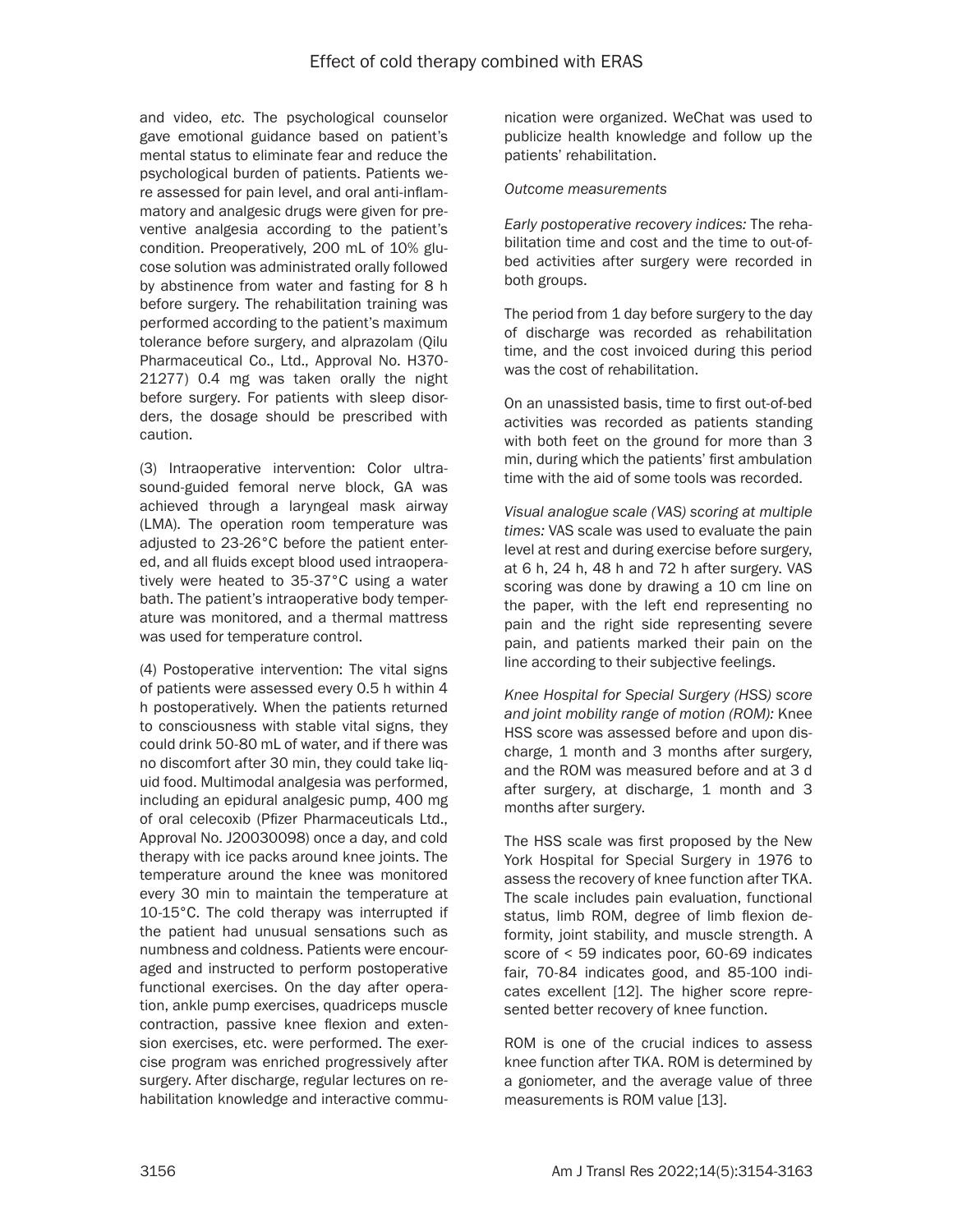|                             | Control group $(n=40)$ | Study group (n=40) | $t/x^2$ | P     |
|-----------------------------|------------------------|--------------------|---------|-------|
| Gender                      |                        |                    | 0.205   | 0.651 |
| Male                        | 18 (45.0)              | 16 (40.0)          |         |       |
| Female                      | 22(55.0)               | 24(60.0)           |         |       |
| Mean age (years)            | 65.32±5.42             | 64.79±5.36         | 0.152   | 0.725 |
| Duration of disease (years) | $21.02 \pm 2.34$       | 20.98±2.26         | 0.090   | 0.132 |
| Location                    |                        |                    | 0.503   | 0.478 |
| Left knee                   | 28 (70.0)              | 25(62.5)           |         |       |
| Right knee                  | 12(30.0)               | 15(27.5)           |         |       |
| Grading                     |                        |                    | 0.222   | 0.895 |
| Grade II                    | 5(12.5)                | 6(15.0)            |         |       |
| Grade III                   | 10(25.0)               | 11(27.5)           |         |       |
| Grade IV                    | 25(62.5)               | 23(57.5)           |         |       |

Table 1. Comparison of baseline data (*\_ x* ± *s*)/[n (%)]

## *Postoperative complications*

The circumference of the affected limb was compared with the preoperative circumference by measuring the circumference of the thickest part of the lower leg in the horizontal position, and a difference greater than 2 cm was considered to be swelling of the affected limb [14]. Venous thrombosis of the affected limb was determined by color Doppler ultrasonography. Infection was determined by bacterial culture results of wound drainage fluid.

## *Self-care ability and quality of life*

The Barthel index was used to assess the patients' self-care ability in daily life, including eating, bathing, dressing before surgery, 3 d after surgery, at discharge, 1 month and 3 months after surgery. The patients were scored based on whether they needed assistance in daily life, with 10 points for no need, 5 points for partial need, and 0 point for complete need, and the higher score indicated the better selfcare abilities [15].

The SF-36 scale was used to assess the quality of life of patients before surgery, 1 month and 3 months after surgery, respectively. The SF-36 scale contains 8 domains, including physical functioning (PF), physical role functioning (RP), bodily pain (BP), general health (GH), vitality (VT), social functioning (SF), role emotional (RE), and mental health (MH). The higher score indicates the better quality of life [16].

## *Nursing satisfaction*

The satisfaction questionnaire prepared by the hospital itself was used to assess the satisfaction of patients with nursing care during hospitalization. The questionnaire contains five dimensions, including admission reception (20 points), health education (35 points), service attitude (50 points), service quality (35 points), and discharge guidance (10 points), with the total score of 150 points. The total score was the sum of the scores of each item, and the higher score represents the higher satisfaction with nursing care during hospitalization.

## *Statistical methods*

SPSS 21.0 software was used for data analysis. The measurement data were expressed as  $\overline{x}$  ± s, and the counting data were expressed as  $\overline{x}$  ± s, and the counting data were expressed as frequencies or percentages. The independent samples t-test was used for measurement data, while *χ<sup>2</sup>* test was used for counting data. Repeated measure ANOVA was used for data at multiple time points between two groups, SNK test was used for pairwise comparison. Graphpad Prism 8.0 software was used for graphing. *P* < 0.05 was considered as a significant difference.

## **Results**

## *Comparison of baseline data*

No significant difference was found between the two groups in terms of gender, age, disease duration, location, and grading (*P* > 0.05), which were comparable (Table 1).

*Comparative analysis of early recovery indices*

The time of rehabilitation and the time to first out-of-bed activities in the study group were significantly shorter than those in the control

3157 Am J Transl Res 2022;14(5):3154-3163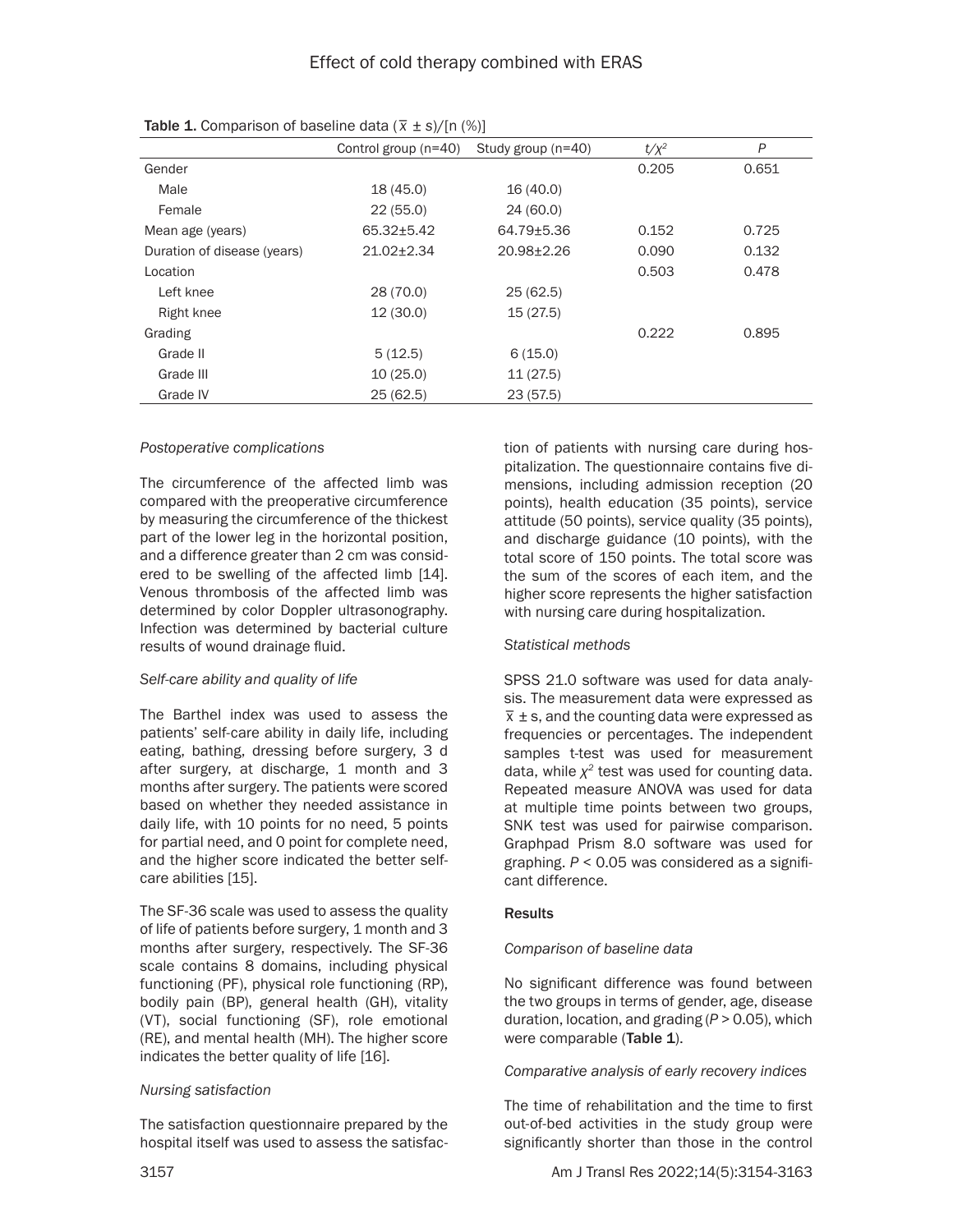

Figure 1. Comparison of early rehabilitation indices. The time of rehabilitation and the time to out-of-bed activities for the first time were significantly shorter in the study group than in the control group, and the cost of rehabilitation was significantly lower in the study group than in the control group (\**P* < 0.05).



Figure 2. Comparison of VAS scores. The differences in resting and exercise VAS scores between the two groups were not significant (*P* > 0.05). Repeated measure ANOVA: *F* value of time (*F*<sub>t</sub>)=36.286 (*P* < 0.001), *F* value of group (*Fg* )=18.326 (*P* < 0.001), *F* value of interaction effect (*Fi* )=1.607 (*P*=0.184); pairwise comparison: the VAS scores of the study group at 6 h, 24 h, 48 h, and 72 h after surgery were significantly lower than those of the control group (*P* < 0.05).

group (*P* < 0.05), and the cost of rehabilitation in the study group was significantly lower than that in the control group  $(P < 0.05)$  (Figure 1).

## *Comparative analysis of VAS scores at multiple time points*

The preoperative VAS scores at resting and during exercise were not significantly different between the two groups (*P* > 0.05). Repeated measure ANOVA showed that main effects of time and group were statistically significant (*P* < 0.05), the interaction effect was not statistically significant (*P* > 0.05); pairwise comparison showed that the VAS scores of the study group at 6 h, 24 h, 48 h, and 72 h after surgery were significantly lower than those of the control group (*P* < 0.05) (Figure 2).

## *Comparative analysis of HSS scores and ROM scores of the knee joint*

There was no significant difference in preoperative HSS and ROM scores between the two groups (*P* > 0.05). The HSS scores of patients in both groups increased at discharge, and gradually increased with time. Repeated measure ANOVA showed that main effects of time and group were statistically significant (*P* < 0.05), the interaction effect was statistically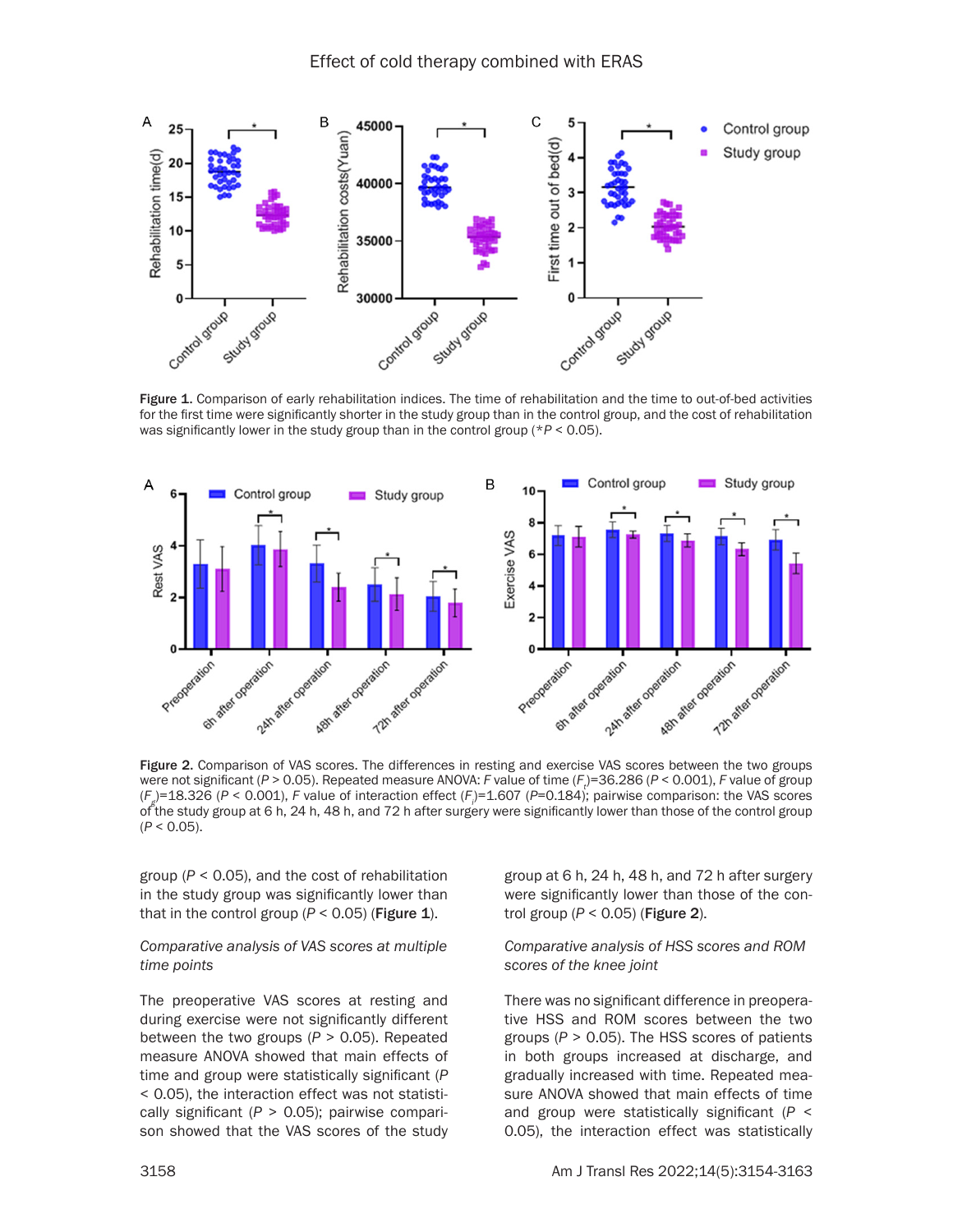

Figure 3. Comparison of HSS scores and ROM scores. A. The difference between the preoperative HSS scores of patients in the two groups was not significant; the HSS scores of patients in the two groups increased at discharge, and the HSS scores gradually increased with time; the HSS scores of the study group were significantly higher than those of the control group. Repeated measure ANOVA:  $F_t$ =42.139 (*P* < 0.001),  $F_g$ =15.133 (*P* < 0.001),  $F_i$ =9.823 (*P* < 0.001); pairwise comparison: the HSS scores of study group at discharge, 1st month after surgery, 3rd month after surgery were significantly lower than those of the control group (*P* < 0.05). B. The difference in preoperative ROM scores between the two groups was not significant; the ROM scores decreased to the lowest in 3rd d after surgery, increased at discharge, and gradually increased over time. Repeated measure ANOVA:  $F_t$ =48.320 (P < 0.001),  $F_g$ =12.539 (*P* < 0.001),  $F_i$ =1.513 (*P*=0.216); pairwise comparison: the ROM scores of the study group were significantly higher after surgery than those of the control group (*P* < 0.05).

| Item              | Control group (n=40) | Study group (n=40) | $V^2$  |         |
|-------------------|----------------------|--------------------|--------|---------|
| Swelling          | 10(25.0)             | 4(10.0)            | 3.117  | 0.077   |
| Venous thrombosis | 7(17.5)              | 2(5.0)             | 2.003  | 0.157   |
| Infection         | 5(12.5)              | 1(2.5)             | 1.622  | 0.203   |
| Complications     | 17 (55.0)            | 7 (17.5)           | 12.170 | < 0.001 |

|  |  |  |  | <b>Table 2.</b> Comparison of postoperative complications [n (%)] |  |  |
|--|--|--|--|-------------------------------------------------------------------|--|--|
|--|--|--|--|-------------------------------------------------------------------|--|--|

significant  $(P < 0.05)$ , the HSS score of study group increased more significantly; pairwise comparison showed that the HSS scores of study group at discharge, 1st month after surgery, 3rd month after surgery were significantly lower than those of the control group (*P* < 0.05) (Figure 3A). The ROM scores decreased to the lowest in both groups at 3rd day after surgery, increased at discharge, and gradually increased over time, and the ROM scores of study group were significantly higher than those of control group at all-time points after surgery (*P* < 0.05) (Figure 3B).

## *Comparative analysis of postoperative complications*

In the study group, the incidence of swelling in the affected limbs was 10%, venous thrombosis was 5%, infection was 2.5%, and the overall postoperative complication rate was 17.5%, while in the control group, the incidence of swelling in the affected limbs was 25%, venous thrombosis was 17.5%, infection was 12.5%, and the overall postoperative complication rate was 55%. The incidence of postoperative complications in the control group was significantly higher than that in the study group (*P* < 0.05) (Table 2).

## *Comparative analysis of self-care ability and quality of life of patients*

There was no significant difference in Barthel scores and SF-36 scores between the two groups before surgery (*P* > 0.05). Barthel scores decreased to the lowest level at 3rd day after surgery, and gradually increased with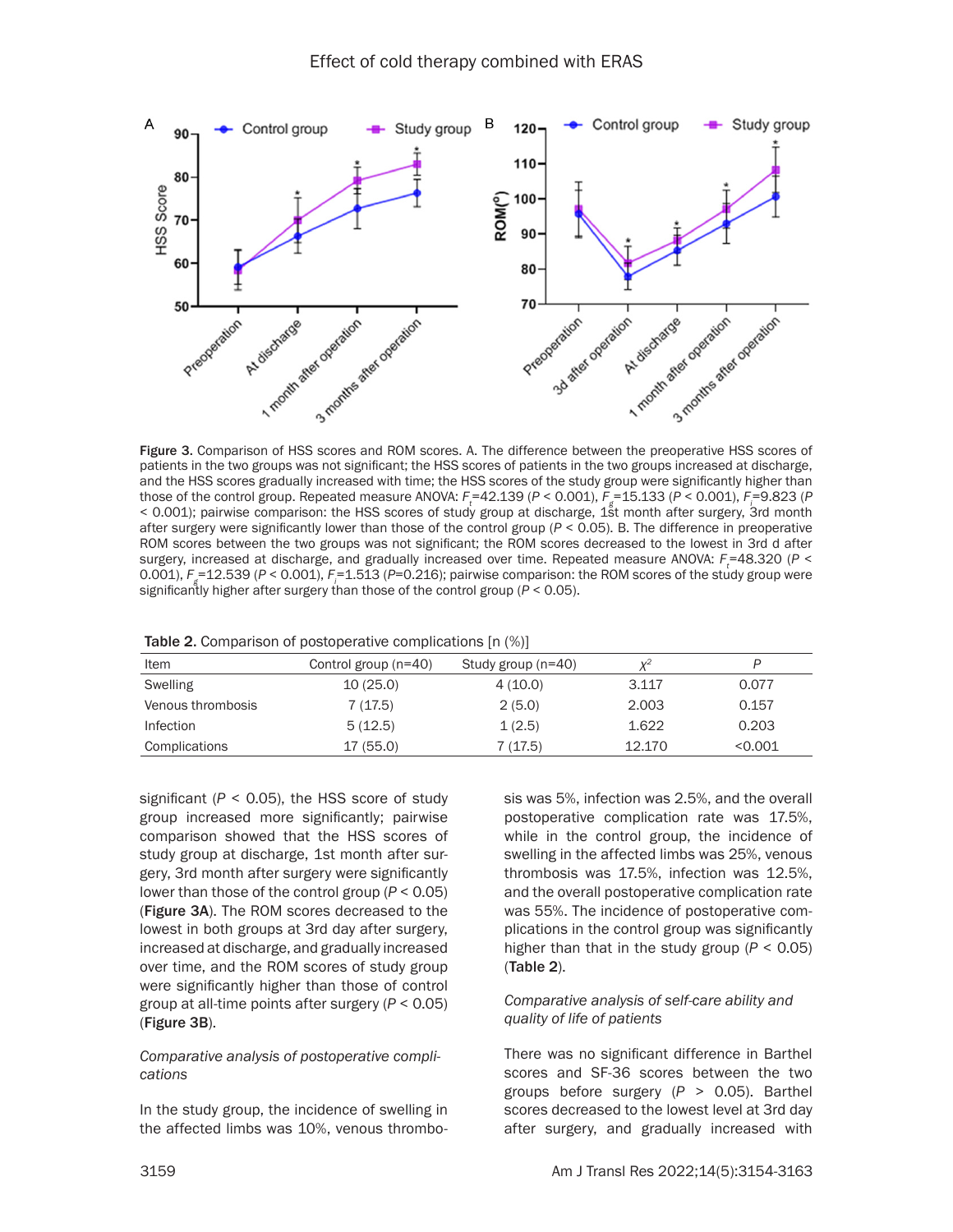

Figure 4. Comparison of self-care ability and quality of life scores. A. The difference between the preoperative Barthel scores of patients in the two groups was not significant; the Barthel scores would be the lowest in the 3rd d after surgery; the Barthel scores gradually increased over time. Repeated measure ANOVA:  $F_t$ =50.281 (*P* < 0.001), *F*<sub>g</sub>=16.425 (*P* < 0.001), *F*<sub>i</sub>=1.128 (*P*=0.317); pairwise comparison: the Barthel scores of the study group were significantly higher than those of the control group at all-time points after the intervention (*P* < 0.05). B. The difference between the preoperative SF-36 scores of the two groups was not significant; after discharge, the SF-36 scores of patients in both groups increased compared with the preoperative scores. Repeated measure ANOVA:  $F_t$ =25.874 (*P* < 0.001), *Fg* =8.136 (*P* < 0.001), *Fi* =0.834 (*P*=0.389); pairwise comparison: the SF-36 scores of patients in the study group were significantly higher than those of patients in the control group at 1st and 3rd month after surgery (*P* < 0.05).

| Item                 | Control group (n=40) | Study group (n=40) |         | P     |
|----------------------|----------------------|--------------------|---------|-------|
| Overall satisfaction | $133.45 + 6.60$      | $138.09 + 4.15$    | $-7.68$ | 0.000 |
| Admission reception  | $14.58 + 0.73$       | $14.83 + 0.52$     | $-2.19$ | 0.032 |
| Health education     | $30.72 + 3.05$       | $33.98 + 2.09$     | $-6.17$ | 0.000 |
| Service attitude     | $44.29 + 0.67$       | $44.67 + 0.37$     | $-1.48$ | 0.153 |
| Service quality      | $34.28 + 1.28$       | 34.68+0.92         | $-0.32$ | 0.729 |
| Discharge guidance   | $9.58 + 0.87$        | $9.93 + 0.25$      | $-4.83$ | 0.000 |

time. Repeated measure ANOVA of Barthel scores and SF-36 scores showed that the main effects of time and group were statistically significant  $(P < 0.05)$ , the interaction effects were statistically significant (*P* > 0.05); pairwise comparison showed that Barthel scores of patients of the study group were significantly higher than those of the control group at all-time points after surgery (*P* < 0.05) (Figure 4A), and SF-36 scores were significantly higher at 1st and 3rd month after surgery (*P* < 0.05) (Figure 4B).

#### *Comparative analysis of nursing satisfaction*

The overall nursing satisfaction scores of patients in the study group was significantly higher than that in the control group (*P* < 0.05), and the satisfaction of patients in the study group was significantly higher than that in the control group in terms of admission reception, health education, and discharge instruction (*P* < 0.05). There was no significant difference between the two groups in terms of service attitude and service quality  $(P > 0.05)$  (Table 3).

#### **Discussion**

ERAS covers anesthesia modality, multimodal analgesia, rehydration management, nutritional interventions, and early rehabilitation exercises to reduce the postoperative traumatic stress response of patients, stabilize the internal environment, reduce postoperative compli-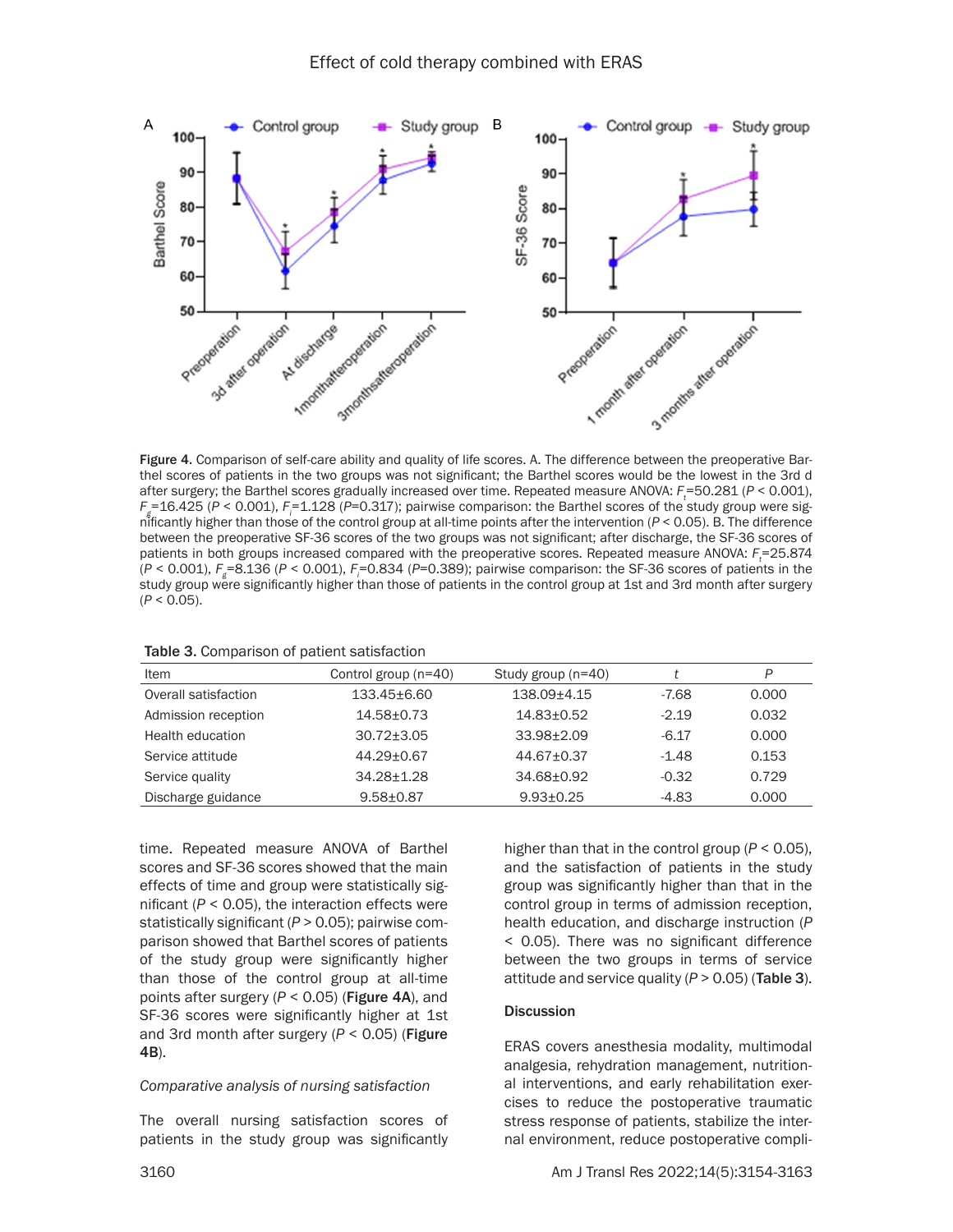cations, and enable patients to recover rapidly after surgery [17]. Soffin et al. showed that an ERAS program, including preoperative education, intraoperative anesthetic techniques, postoperative analgesia, and early postoperative activities after arthroplasty could accelerate postoperative rehabilitation of TKA patients [18]. Sixty percent of patients have severe postoperative pain after TKA, which, if not treated in a timely manner, can stimulate sensitization of the nociceptive center, reduce the pain threshold, increase the postoperative pain stress response, and the patient may refuse rehabilitation exercises, and eventually increase the risk of postoperative complications such as venous thrombosis and muscle atrophy, which is detrimental to the postoperative recovery of patients [19, 20]. Kumar et al. showed that ERAS can accelerate functional recovery, reduce pain, improve patient comfort and satisfaction, reduce surgical complications, shorten hospital stay, and reduce hospitalization costs of patients undergoing TKA [21].

In this study, it was found that the rest and exercise VAS scores at 6 h after operation were increased in both groups compared to preoperatively, probably due to traumatic pain caused by surgery. The rest and exercise VAS scores in the study group were significantly lower than those in the control group at 6 h, 24 h, 48 h, and 72 h postoperatively (*P* < 0.05). The reason may be that the patients in the control group did not receive effective pain intervention, while the patients in the study group received preoperative prophylactic analgesia combined with multimodal paroxysmal pain nursing modality to improve pain threshold of patients, reduce local temperature through cold therapy, which could induce microvascular constriction, reduce bleeding and injury as well as postoperative pain, thereby exerting a positive effect for patients with rehabilitation training after surgery. Li et al. conducted a study of multimodal analgesia in patients undergoing TKA and found that multimodal analgesia could alleviate postoperative pain, promote knee recovery, and reduce the occurrence of adverse reactions, which is basically the same with the findings of this study [22]. Preoperative education and exercise for patients undergoing TKA can improve the initiative and compliance of patients in postoperative exercise [23]. Postoperative physiotherapy and standardized

knee function and shorten the length of hospital stay [24]. In this study, the time of rehabilitation and the time to first out-of-bed activities in the study group were significantly shorter than those in the control group  $(P < 0.05)$ , the cost of rehabilitation in the study group was significantly lower than those in the control group (*P* < 0.05), and the HSS and ROM scores in the study group were significantly higher than those in the control group  $(P < 0.05)$ . The reason may be that with a rehabilitation exercise plan formulated before surgery and preoperative health education through video, audio, on-site guidance, *etc*., the patients recognized the importance of postoperative rehabilitation exercises, which significantly shortened the time to first out-of-bed activities. Early rehabilitation training can accelerate recovery of knee function. Regular rehabilitation education lectures were conducted after discharge, and relevant knowledge was released through WeChat to consolidate the rehabilitation outcomes. Oktas et al. found that patients recovered knee function faster through early intensive rehabilitation exercises in TKA patients [25], which is consistent with the findings in this study. The incidence of postoperative complications in the control group was significantly higher than those in the study group. Since the local skin and blood vessels of patients are damaged following TKA, the implantation of the prosthesis can induce tissue fluid exudation and local inflammatory responses; cold therapy can actually reduce vasoconstriction and permeability, blood pressure and fluid accumulation on the affected limb and improve the swelling of the affected limb, which is consistent with the findings of Sadoghi et al. [26]. Millar et al. found that the ERAS reduced the incidence of venous thrombosis after TKA by introducing a multimodal, interdisciplinary intervention after total hip, total knee and hip fracture surgery [27]. In this study, the incidence of venous thrombosis was 5% in the study group and 17.5% in the control group, indicating that early postoperative rehabilitation exercises could promote tissue fluid infiltration and diffusion, prevent tendon and joint capsule adhesions, and reduce the incidence of venous thrombosis in the lower limbs, which is similar to findings of Millar et al. The nursing staff in both groups had good working attitudes and operational capacity, and the difference between the two groups was not sig-

rehabilitation can accelerate the recovery of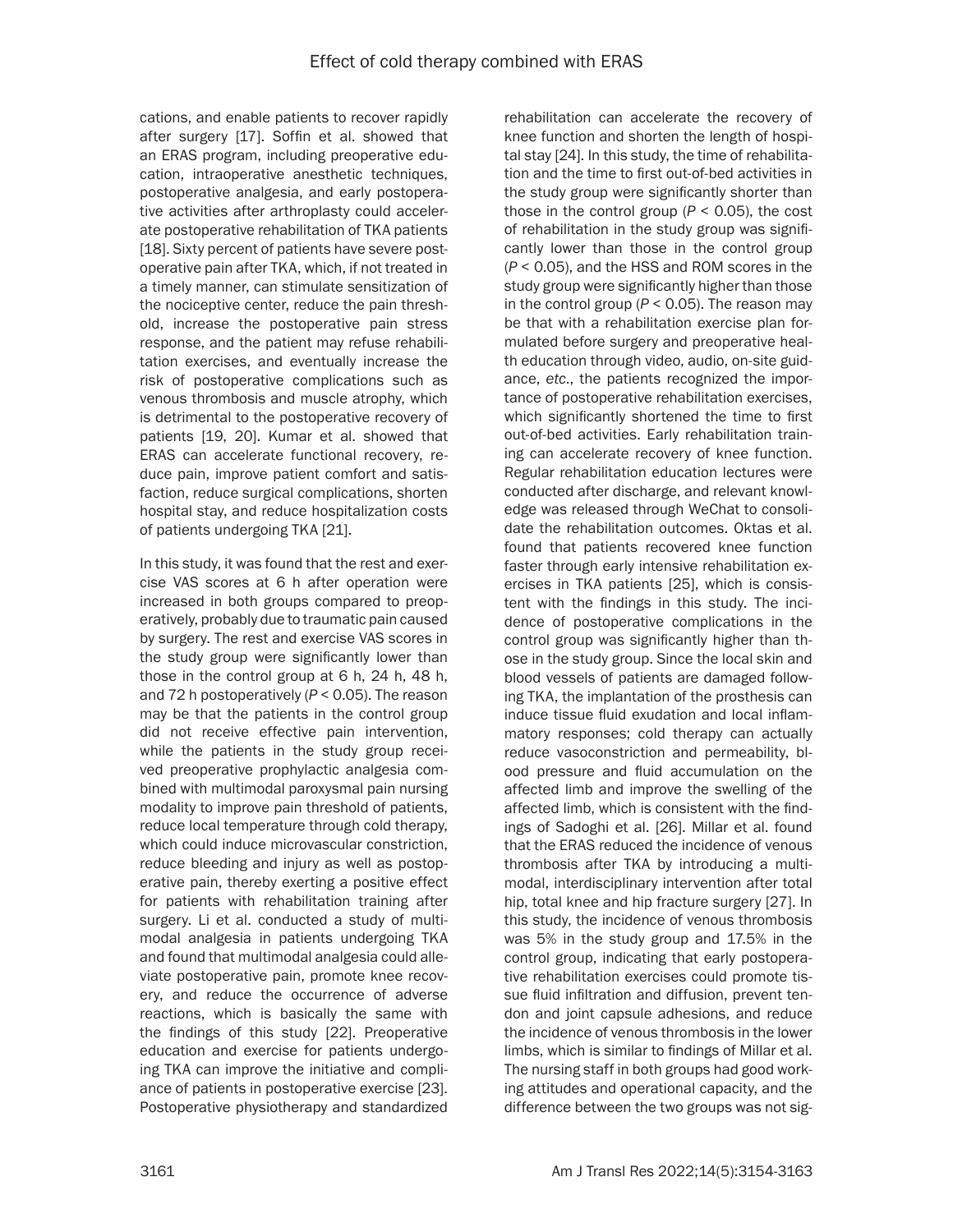nificant in terms of service attitude and service quality. Nursing staff in the study group introduced the hospital environment to patients and their families upon admission, carried out preoperative psychological education, nutritional support, and preventive analgesia to eliminate patients' fears, and provided postoperative rehabilitation guidance to improve the rehabilitation of patients, enabling patients to trust and cooperate more with nursing staff, bringing patients a better nursing experience and improving overall nursing satisfaction.

In conclusion, cold therapy combined with ERAS for patients undergoing TKA can shorten the hospitalization time and reduce hospitalization costs. Through preoperative health education and demonstration, patients can realize the importance of postoperative rehabilitation training, which shortens the time to first out-ofbed activities after surgery, improve patients' initiative to participate in rehabilitation training and plays a good role in promoting the recovery of knee function. The combined therapy can improve the pain threshold of patients and reduce the incidence of postoperative complications, and further improve the self-care ability and quality of life of patients. The deficiency of this study is that the time and temperature of continuous or intermittent cold therapy were not analyzed systematically. Therefore, a more systematic analysis should be conducted in the next step, so as to provide a more detailed reference for postoperative rehabilitation of TKA patients.

## Acknowledgements

This research received no specific grants from any funding agency in the public, commercial, or not-for-profit sectors.

#### Disclosure of conflict of interest

None.

Address correspondence to: Xin Xu, Orthopedics, Huzhou Central Hospital & Affiliated Central Hospital Huzhou University, 198 Hongqi Road, Huzhou 313000, China. Tel: +86-13906720350; E-mail: liaoxinli234567@163.com

#### References

[1] Hawker GA. Osteoarthritis is a serious disease. Clin Exp Rheumatol 2019; 37 Suppl 120: 3-6.

- [2] Lespasio MJ, Piuzzi NS, Husni ME, Muschler GF, Guarino A and Mont MA. Knee osteoarthritis: a primer. Perm J 2017; 21: 16-183.
- [3] Tang X, Wang S, Zhan S, Niu J, Tao K, Zhang Y and Lin J. The Prevalence of symptomatic knee osteoarthritis in China: results from the China health and retirement longitudinal study. Arthritis Rheumatol 2016; 68: 648-653.
- [4] Yamamoto K, Takagi M and Ito H. Emerging insights on surgical techniques and biomaterials for total hip and knee arthroplasty. Biomed Res Int 2016; 2016: 1496529.
- [5] Repicci JA and Eberle RW. Minimally invasive surgical technique for unicondylar knee arthroplasty. J South Orthop Assoc 1999; 8: 20-27; discussion 27.
- [6] Lachiewicz PF and Soileau ES. Fifteen-year survival and osteolysis associated with a modular posterior stabilized knee replacement. A concise follow-up of a previous report. J Bone Joint Surg Am 2009; 91: 1419-1423.
- [7] Kurtz S, Ong K, Lau E, Mowat F and Halpern M. Projections of primary and revision hip and knee arthroplasty in the United States from 2005 to 2030. J Bone Joint Surg Am 2007; 89: 780-785.
- [8] Carlson GL and Kehlet H. Improving surgical outcome - time for a change. Colorectal Dis 2010; 12: 731-732.
- [9] Masaracchio M, Hanney WJ, Liu X, Kolber M and Kirker K. Timing of rehabilitation on length of stay and cost in patients with hip or knee joint arthroplasty: a systematic review with meta-analysis. PLoS One 2017; 12: e0178295.
- [10] Freiman A and Bouganim N. History of cryotherapy. Dermatol Online J 2005; 11: 9.
- [11] Insall JN, Ranawat CS, Aglietti P and Shine J. A comparison of four models of total knee-replacement prostheses. J Bone Joint Surg Am 1976; 58: 754-765.
- [12] Wang S, Zhang Y and Li J. Clinical application of unicompartmental knee arthroplasty and total knee arthroplasty in patient with bilateral knee osteoarthritis. Zhongguo Xiu Fu Chong Jian Wai Ke Za Zhi 2020; 34: 1568-1573.
- [13] Benner RW, Shelbourne KD, Bauman SN, Norris A and Gray T. Knee osteoarthritis: alternative range of motion treatment. Orthop Clin North Am 2019; 50: 425-432.
- [14] Loyd BJ, Stackhouse S, Dayton M, Hogan C, Bade M and Stevens-Lapsley J. The relationship between lower extremity swelling, quadriceps strength, and functional performance following total knee arthroplasty. Knee 2019; 26: 382-391.
- [15] Castorina S, Guglielmino C, Castrogiovanni P, Szychlinska MA, Ioppolo F, Massimino P, Leonardi P, Maci C, Iannuzzi M, Di Giunta A and Musumeci G. Clinical evidence of traditional vs fast track recovery methodologies after total